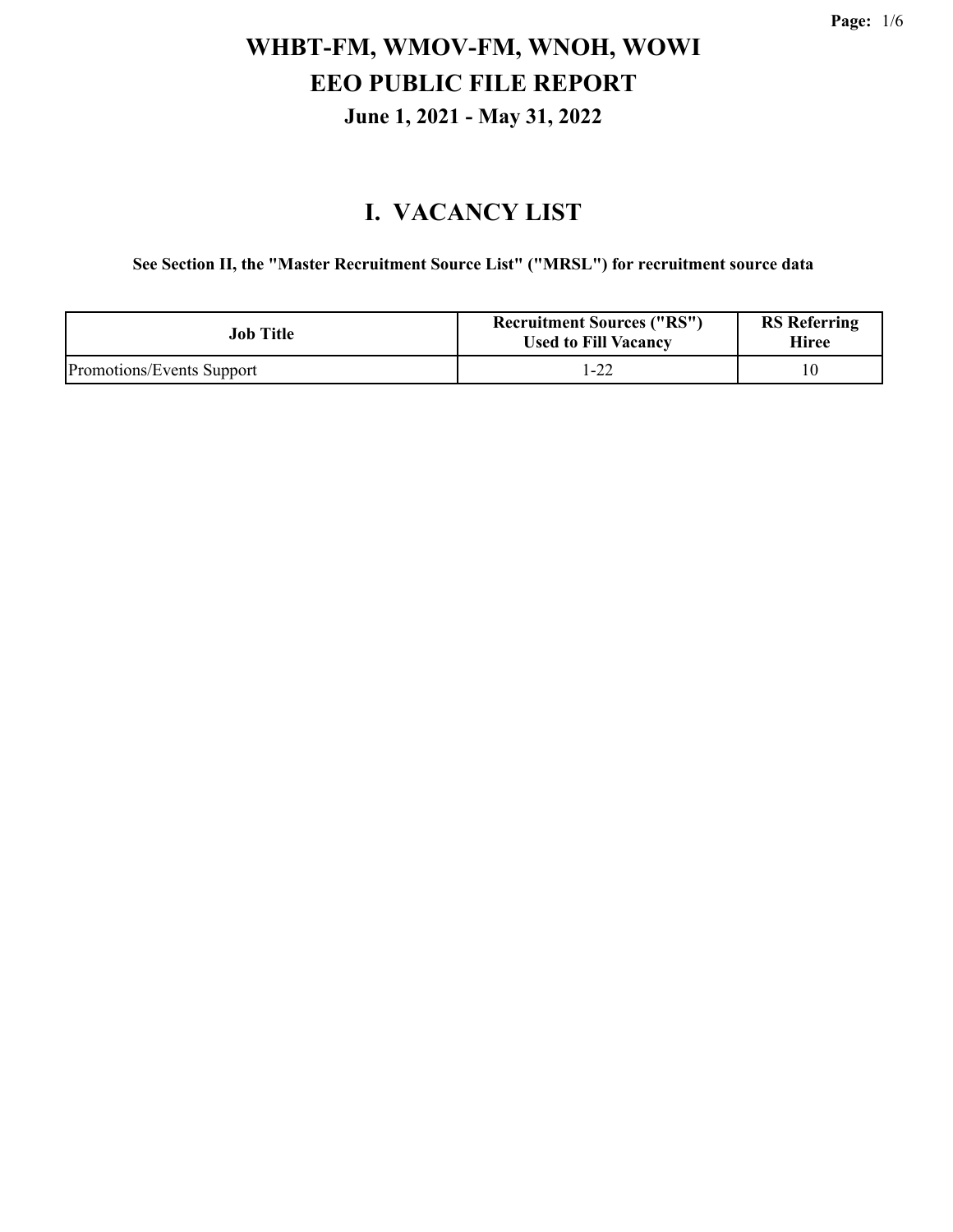| <b>RS</b><br><b>Number</b> | <b>RS</b> Information                                                                                                                                                                                               | <b>Source Entitled</b><br>to Vacancy<br><b>Notification?</b><br>(Yes/No) | <b>No. of Interviewees</b><br><b>Referred by RS</b><br>Over<br><b>Reporting Period</b> |
|----------------------------|---------------------------------------------------------------------------------------------------------------------------------------------------------------------------------------------------------------------|--------------------------------------------------------------------------|----------------------------------------------------------------------------------------|
| $\mathbf{1}$               | Bryan & Straton College<br>301 Centre Pointe Drive<br>Virginia Beach, Virginia 23462<br>Phone: 757-499-7900<br>Email: eaharrell@bryantstratton.edu<br>Eric Harrell                                                  | Y                                                                        | $\boldsymbol{0}$                                                                       |
| $\overline{2}$             | College of William & Mary<br>PO Box 8795<br>Williamsburg, Virginia 23187<br>Phone: 757-221-3329<br>Email: hirethetribe@wm.edu<br><b>Career Services</b>                                                             | Y                                                                        | $\boldsymbol{0}$                                                                       |
| 3                          | <b>ECPI</b> Coleege of Technology<br>5555 Greenwich Rd<br>Virginia Beach, Virginia 23462<br>Phone: 757-490-9090<br>Email: careerservices@ecpi.edu<br>Kim Wood                                                       | Y                                                                        | $\boldsymbol{0}$                                                                       |
| $\overline{4}$             | Elizabeth City State University Office of Career Services<br>1704 Weeksville Rd Campus Box 804<br>Elizabeth city, North Carolina 27909<br>Phone: 252-335-3318<br>Email: yscarcana@ecsu.edu<br><b>Brutus Jackson</b> | Y                                                                        | $\boldsymbol{0}$                                                                       |
| 5                          | Hampton University<br>114 Wigwam Building<br>Hampton, Virginia 23668<br>Phone: 757-727-5331<br>Email: careercenter@hamptonu.edu<br>Fax: 1-757-727-5935<br><b>Career Services</b>                                    | Y                                                                        | 0                                                                                      |
| 6                          | iHeartMedia.dejobs.org<br>20880 Stone Oak Pkwy<br>San Antonio, Texas 78258<br>Phone: 210-253-5126<br>Url: http://www.iheartmedia.dejobs.org<br><b>Talent Acquisition Coordinator</b><br><b>Manual Posting</b>       | ${\bf N}$                                                                | $\boldsymbol{0}$                                                                       |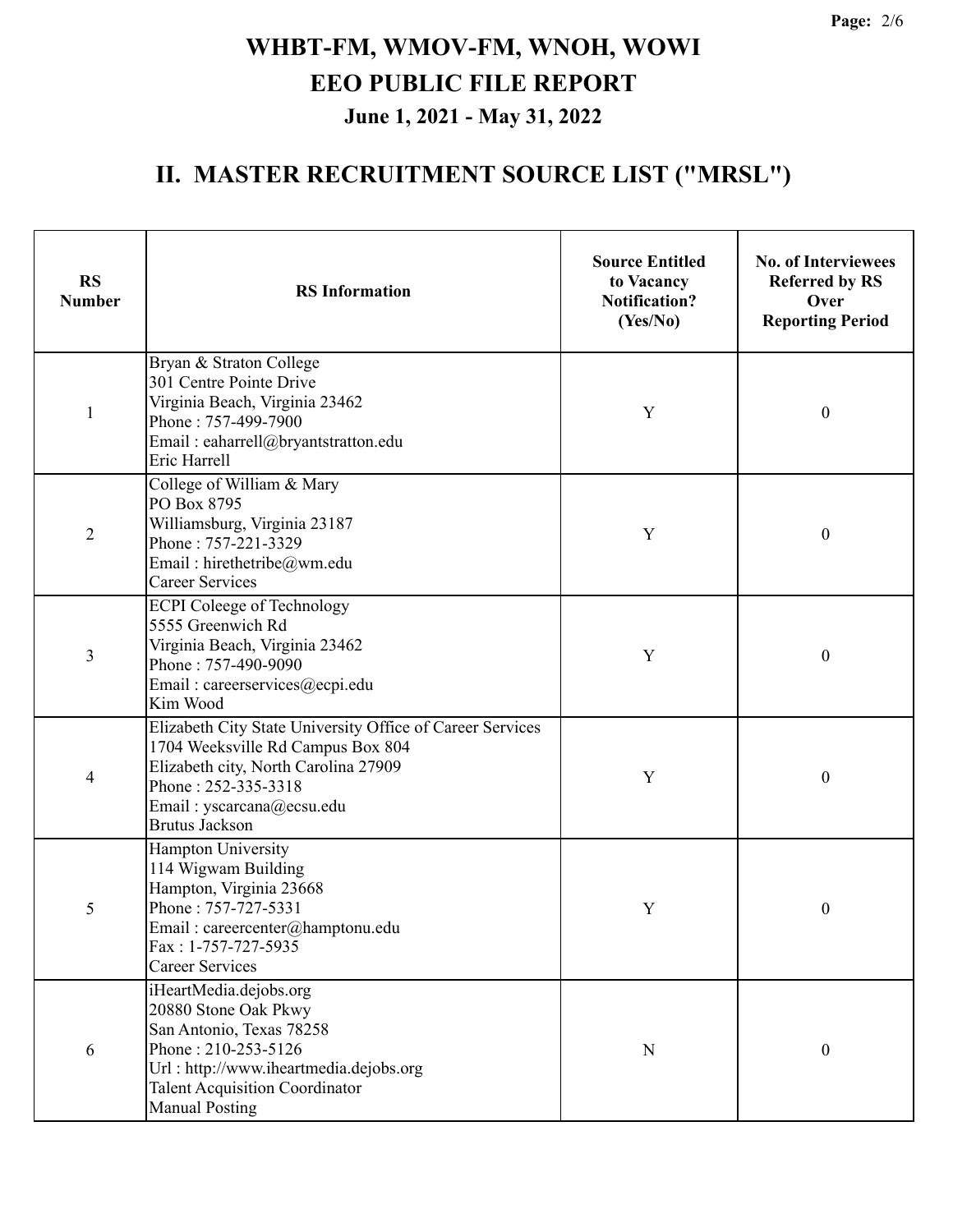| <b>RS</b><br><b>Number</b> | <b>RS</b> Information                                                                                                                                                                                                                          | <b>Source Entitled</b><br>to Vacancy<br><b>Notification?</b><br>(Yes/No) | <b>No. of Interviewees</b><br><b>Referred by RS</b><br>Over<br><b>Reporting Period</b> |
|----------------------------|------------------------------------------------------------------------------------------------------------------------------------------------------------------------------------------------------------------------------------------------|--------------------------------------------------------------------------|----------------------------------------------------------------------------------------|
| $\overline{7}$             | iHeartMediaCareers.com<br>20880 Stone Oak Pkwy<br>San Antonio, Texas 78258<br>Phone: 210-253-5126<br>Url: http://www.iheartmediacareers.com<br><b>Talent Acquisition Coordinator</b><br><b>Manual Posting</b>                                  | N                                                                        | 1                                                                                      |
| 8                          | Indeed.com - Not directly contacted by SEU                                                                                                                                                                                                     | ${\bf N}$                                                                | $\mathbf{1}$                                                                           |
| 9                          | James Madison University<br><b>MSC 7009</b><br>Harrisonburg, Virginia 22807<br>Phone: 540-568-6706<br>Fax: 1-540-568-6519<br><b>Barbara Daniels</b>                                                                                            | $\mathbf N$                                                              | $\boldsymbol{0}$                                                                       |
| 10                         | LinkedIn - automatically posted from<br>iHeartMediaCareers.com<br>1000 W Maude Ave<br>Sunnyvale, California 94085<br>Phone: 650-687-3600<br>Url: https://www.linkedin.com/company/linkedin/<br><b>Career Services</b><br><b>Manual Posting</b> | $\mathbf N$                                                              | 1                                                                                      |
| 11                         | <b>NAACP</b><br>909-B Marshall Ave<br>Norfolk, Virginia 23504<br>Phone: 757-627-1096<br>Email: norfolkbranchnaacp@gmail.com<br>Mrs Hutchison                                                                                                   | Y                                                                        | $\boldsymbol{0}$                                                                       |
| 12                         | Non-Employee Referral                                                                                                                                                                                                                          | ${\bf N}$                                                                | 1                                                                                      |
| 13                         | Norfolk State University<br>2401 Corprew Avenue<br>Norfolk, Virginia 23504<br>Phone: 757-823-8462<br>Email: careerservices@nsu.edu<br>Benjamin Ellis                                                                                           | Y                                                                        | $\boldsymbol{0}$                                                                       |
| 14                         | Old Dominion University<br>2202 Webb Center<br>Norfolk, Virginia 23529<br>Phone: 757-683-4388<br>Email: cds@odu.edu<br>Charlotte Pandi                                                                                                         | Y                                                                        | $\boldsymbol{0}$                                                                       |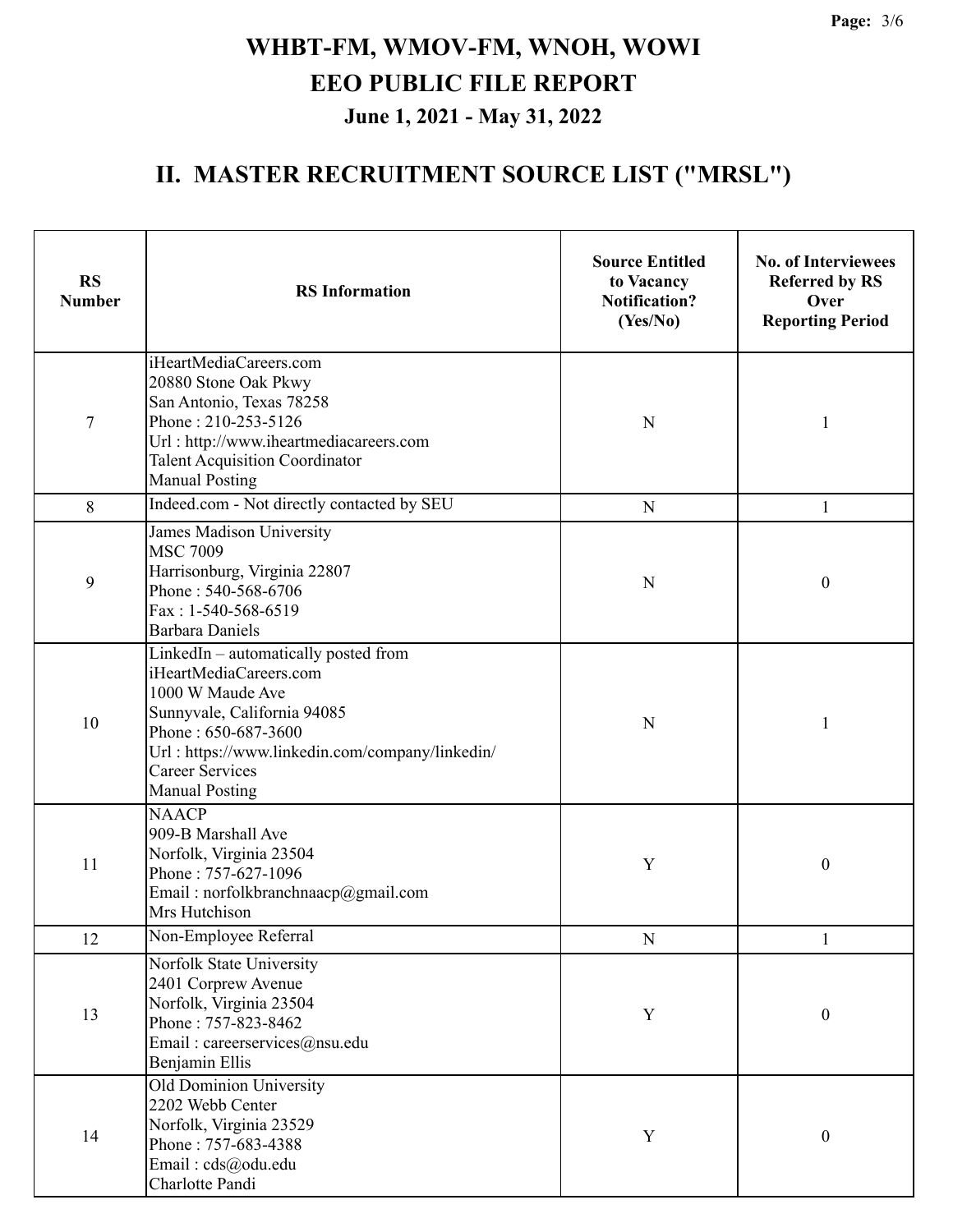| <b>RS</b><br><b>Number</b> | <b>RS</b> Information                                                                                                                                                                       | <b>Source Entitled</b><br>to Vacancy<br><b>Notification?</b><br>(Yes/No) | <b>No. of Interviewees</b><br><b>Referred by RS</b><br>Over<br><b>Reporting Period</b> |
|----------------------------|---------------------------------------------------------------------------------------------------------------------------------------------------------------------------------------------|--------------------------------------------------------------------------|----------------------------------------------------------------------------------------|
| 15                         | Paul D Camp Community College<br>PO Box 500<br>Suffolk, Virginia 23439<br>$\mathbf Y$<br>Phone: 757-925-6300<br>Email: rbrown@pdc.edu<br>R Brown                                            |                                                                          | $\boldsymbol{0}$                                                                       |
| 16                         | Saint Leo University<br>NAB Little Creek, Bldg 3005 1328 8th St, Suite 100<br>Norfolk, Virginia 23521<br>Y<br>Phone: 757-464-6449<br>Email: careerservices@saintleo.edu<br>Michael Sciarini |                                                                          | $\boldsymbol{0}$                                                                       |
| 17                         | Thomas Nelson Community College<br>99 Thomas Nelson Drive<br>Hampton, Virginia 23666<br>Phone: 757-865-5876<br>Email: careercenter@tncc.edu.<br>Dawn Roe                                    | Y                                                                        | $\boldsymbol{0}$                                                                       |
| 18                         | <b>Tidewater Community College</b><br>1700 College Crescent<br>Virginia Beach, Virginia 23452<br>Y<br>Phone: 757-822-7172<br>Email: bbrock@tcc.edu<br>Babi Broch                            |                                                                          | $\boldsymbol{0}$                                                                       |
| 19                         | <b>Tidewater Tech</b><br>932 Venture's Way<br>Chesapeake, Virginia 23320<br>Phone: 757-549-2121 x343<br>Email: career2ttt@tidewatertechtrades.edu<br>AnnaBelle Sanders                      | Y                                                                        | $\boldsymbol{0}$                                                                       |
| 20                         | Urban League<br>840 Church St, Ste 1<br>Norfolk, Virginia 23510<br>Phone: 757-627-0864<br>Fax: 1-757-966-9613<br>Jocelyn Sims                                                               | Y                                                                        | $\boldsymbol{0}$                                                                       |
| 21                         | Virginia Wesleyan College/Career Services<br>1584 Wesleyan DR<br>Norfolk, Virginia 23502<br>Phone: 757-455-3107<br>Email: jharrington@vwu.edu<br>J Harrington                               | Y                                                                        | $\boldsymbol{0}$                                                                       |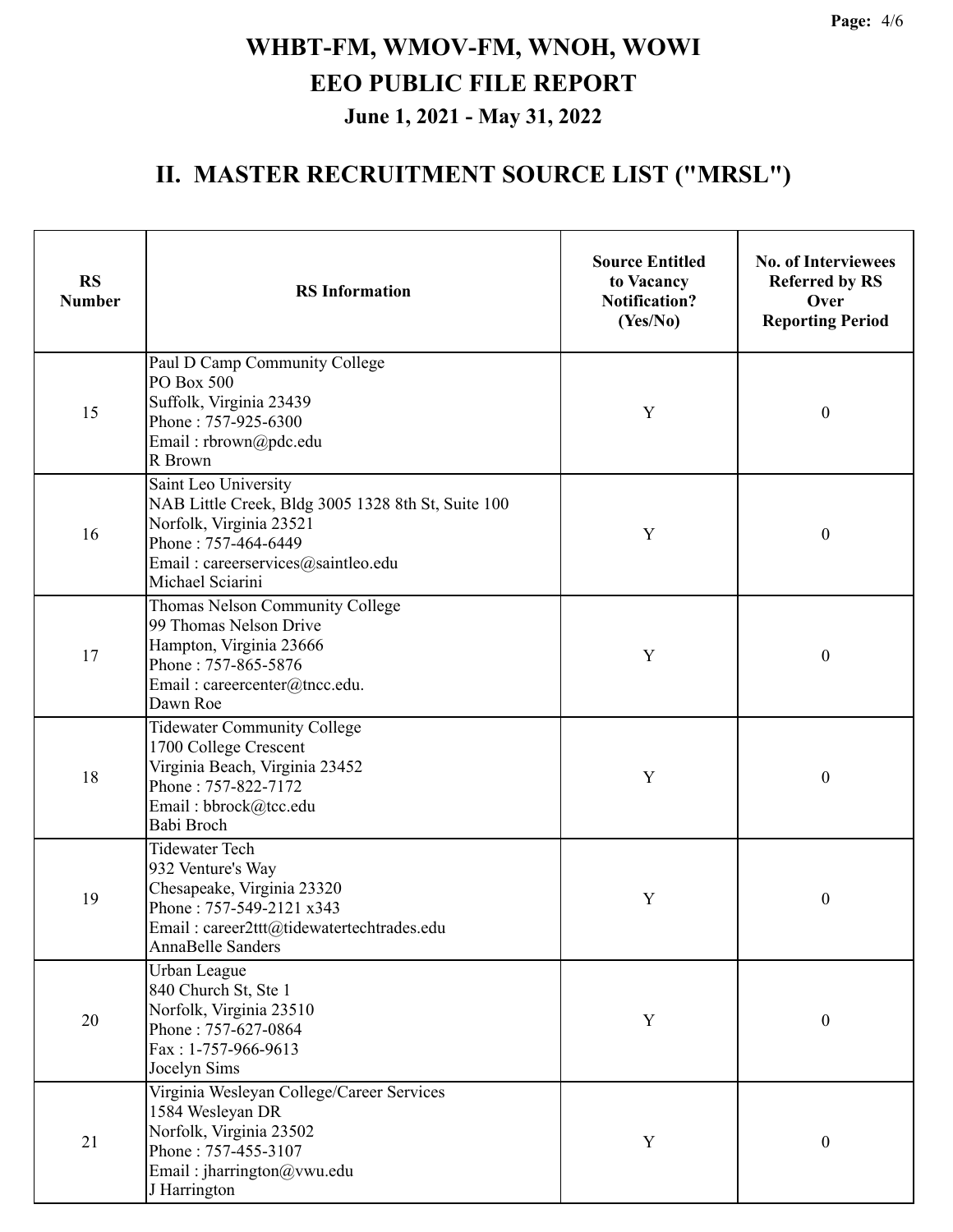| <b>RS</b><br><b>Number</b>                     | <b>RS</b> Information                                                                                                                                                                                        | <b>Source Entitled</b><br>to Vacancy<br><b>Notification?</b><br>(Yes/No) | <b>No. of Interviewees</b><br><b>Referred by RS</b><br>Over<br><b>Reporting Period</b> |
|------------------------------------------------|--------------------------------------------------------------------------------------------------------------------------------------------------------------------------------------------------------------|--------------------------------------------------------------------------|----------------------------------------------------------------------------------------|
| 22                                             | www.mediagignow.com<br>300 South Riverside Plaza Suite 800<br>Chicago, Illinois 60606<br>Phone: 336-553-0620<br>Url: http://www.mediagignow.com<br>Email: customerservice@mediagignow.com<br>MediaGigNow.com | N                                                                        | 0                                                                                      |
| <b>TOTAL INTERVIEWS OVER REPORTING PERIOD:</b> |                                                                                                                                                                                                              |                                                                          |                                                                                        |